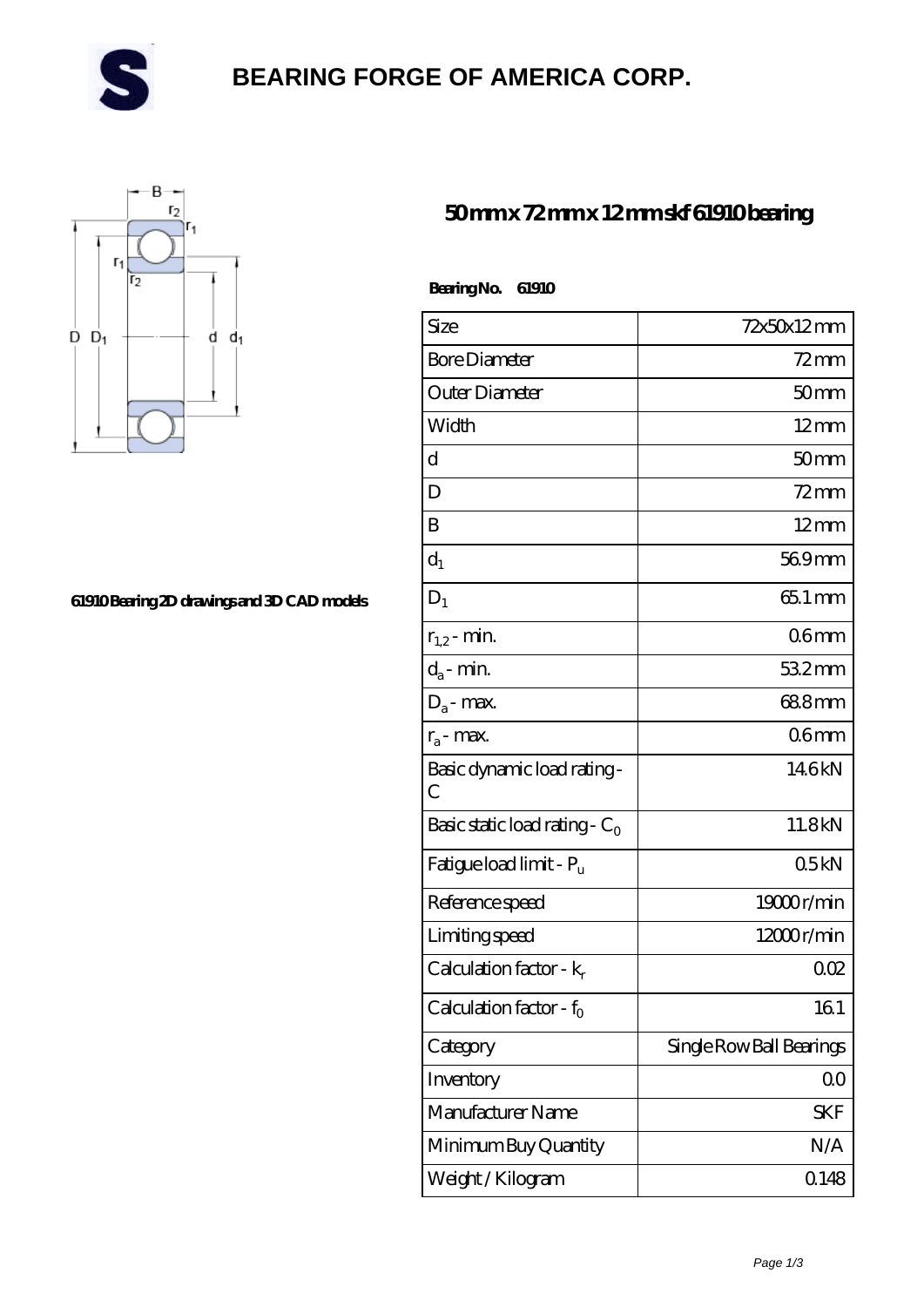

# **[BEARING FORGE OF AMERICA CORP.](https://danwei.tv)**

| Product Group                      | <b>BOO308</b>                                                                                                                                                               |
|------------------------------------|-----------------------------------------------------------------------------------------------------------------------------------------------------------------------------|
| Enclosure                          | Open                                                                                                                                                                        |
| Precision Class                    | ABEC 1   ISO PO                                                                                                                                                             |
| Maximum Capacity / Filling<br>Slot | No                                                                                                                                                                          |
| Rolling Element                    | <b>Ball Bearing</b>                                                                                                                                                         |
| Snap Ring                          | No                                                                                                                                                                          |
| <b>Internal Special Features</b>   | No                                                                                                                                                                          |
| Cage Material                      | Steel                                                                                                                                                                       |
| <b>Internal Clearance</b>          | CO-Medium                                                                                                                                                                   |
| Inch - Metric                      | Metric                                                                                                                                                                      |
| Long Description                   | 50MM Bore; 72MM<br>Outside Diameter; 12MM<br>Outer Race Diameter;<br>Open; Ball Bearing; ABEC 1<br>ISO PQ No Filling Slot; No<br>Snap Ring, No Internal<br>Special Features |
| Category                           | Single Row Ball Bearing                                                                                                                                                     |
| <b>UNSPSC</b>                      | 31171504                                                                                                                                                                    |
| Harmonized Tariff Code             | 8482105068                                                                                                                                                                  |
| Noun                               | Bearing                                                                                                                                                                     |
| Keyword String                     | Ball                                                                                                                                                                        |
| Manufacturer URL                   | http://www.skf.com                                                                                                                                                          |
| Manufacturer Item Number           | 61910                                                                                                                                                                       |
| Weight/LBS                         | 033                                                                                                                                                                         |
| Outer Race Width                   | 0472Inch   12Millimeter                                                                                                                                                     |
| Bore                               | 1.969 Inch   50 Millimeter                                                                                                                                                  |
| Outside Diameter                   | 2.835 Inch   72 Millimeter                                                                                                                                                  |
| bore diameter:                     | 50 <sub>mm</sub>                                                                                                                                                            |
| static load capacity.              | 11.8kN                                                                                                                                                                      |
| outside diameter:                  | $72$ mm                                                                                                                                                                     |
| finish/coating                     | Uncoated                                                                                                                                                                    |
| overall width:                     | $12 \text{mm}$                                                                                                                                                              |
|                                    |                                                                                                                                                                             |